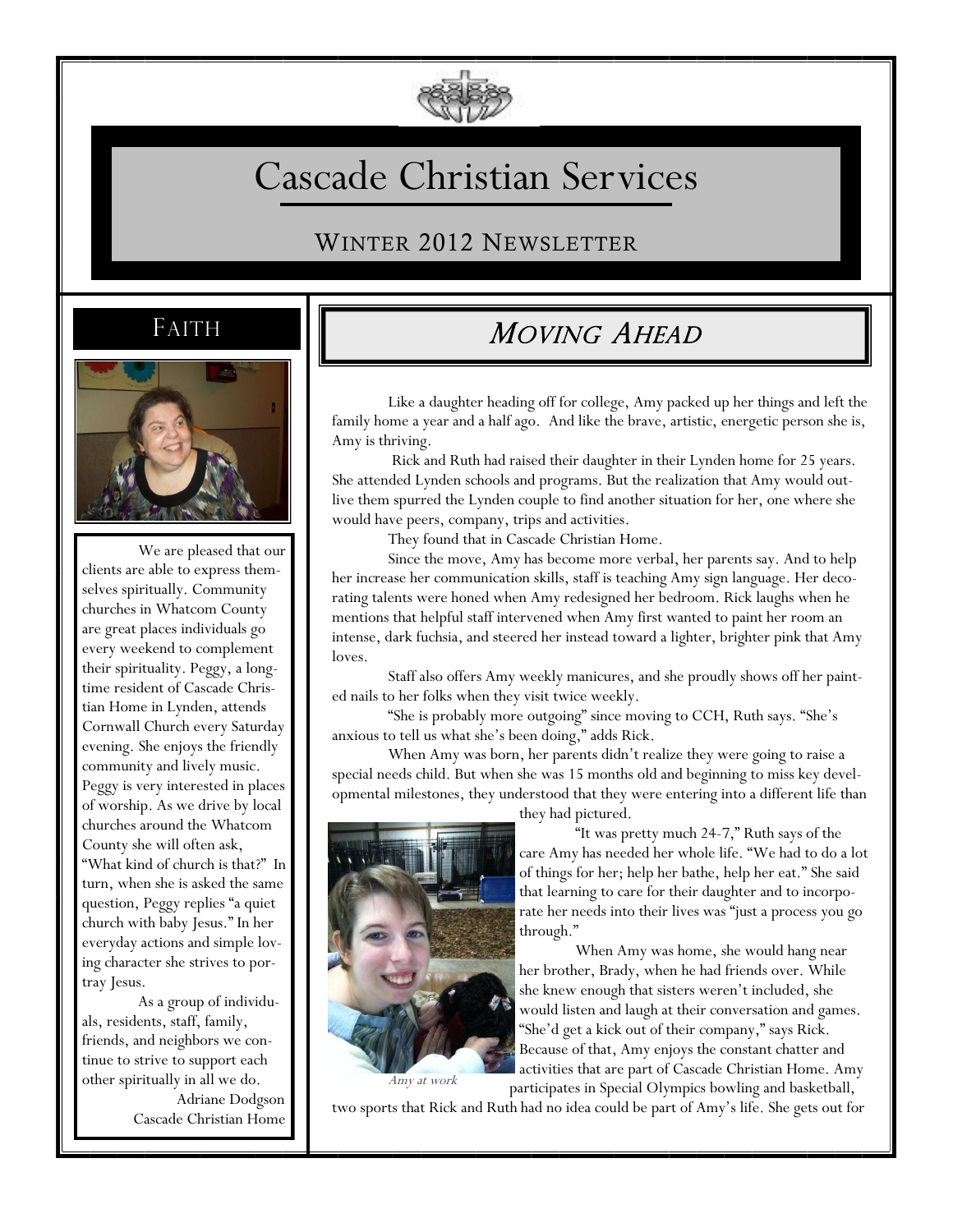#### PAGE 2

rides with staff, and she now has a job.

A month and a half ago with the help of Cascade Vocational Services, Amy started working for Rover Say Over, a dog daycare on Hannegan Road. She helps feed the dogs as well as doing other canine-related tasks. It's Amy's first paycheck, and one she's proud of. She'd always helped her mom around the house with dusting or folding towels. But a real job is another important component of adult life.

When Ruth and Rick decided that CCH would be Amy's future home, they introduced her by bringing her several days a week to get the feel of the place, meet staff and become more comfortable. When it was time for her to move in, Rick says they told Amy she'd be staying the night. She didn't quite understand, and stayed up all

night waiting for them to come back, he says.

But if at first she wasn't convinced she wanted to live at CCH full time, now she's sure she doesn't want to live anywhere else.

"The last time we brought her home, we asked if she wanted to come inside a few minutes while we got some things, " Rick says. "She said no, and she stayed in the car." Like anything, it was a time of adjustment. But it's been all for the better, for the scope of Amy's life, development of social skills and of independence.

Ruth sums it up. "When we heard about Cascade Christian Home, it was as if God opened every door. We felt that's where she was meant to be."

> Janne Sleeper Cascade Supported Living

#### LET'S MAKE IT A PARTY

Residents of Cascade Christian Home in Lynden celebrated Valentine's Day a few days early this year. Peggy, Valley, Teri, Amy and Sandra took a much anticipated trip to Monroe to join in celebration of Valentine's Day at Monroe Community Chapel. They shared dinner and desert with individuals gathered from various communities. Each individual had their photo taken and then decorated a frame as a memorable keepsake. All five ladies enjoyed leaving their mark at the church, made possible by cleverly set up tables covered in paper with crayons for drawing and decorating the tablecloths. As always, the highlight for some of the ladies was the music and dancing! Teri loved it and made her way up to the stage where she spent much of her time near the speakers soaking in the vibrations.

> Adriane Dodgson Cascade Christian Home





 First of all, thanks everyone that was involved in planning our first all-agency Christmas party. There were well over 300 people in attend-

Christmas Party Karaoke

ance. The food, catered by the Rusty Wagon, was served to us and enjoyed by all. Our staff set up stations with activities for the people who attended including a craft table. The photo booth where people could get their picture taken and morphed was such fun.

During the last 45 minutes people were encouraged to be involved in entertaining everyone with karaoke to some of the tunes of the past. Everyone had a good time.

Because of the success of the Christmas Party we have decided to plan another get together tentatively on Saturday, May 5<sup>th</sup>. Of course, it will be a **Cinco de Mayo** theme party with food and music to match. Stay tuned for more information about the time and place.

George Beanblossom, Executive Director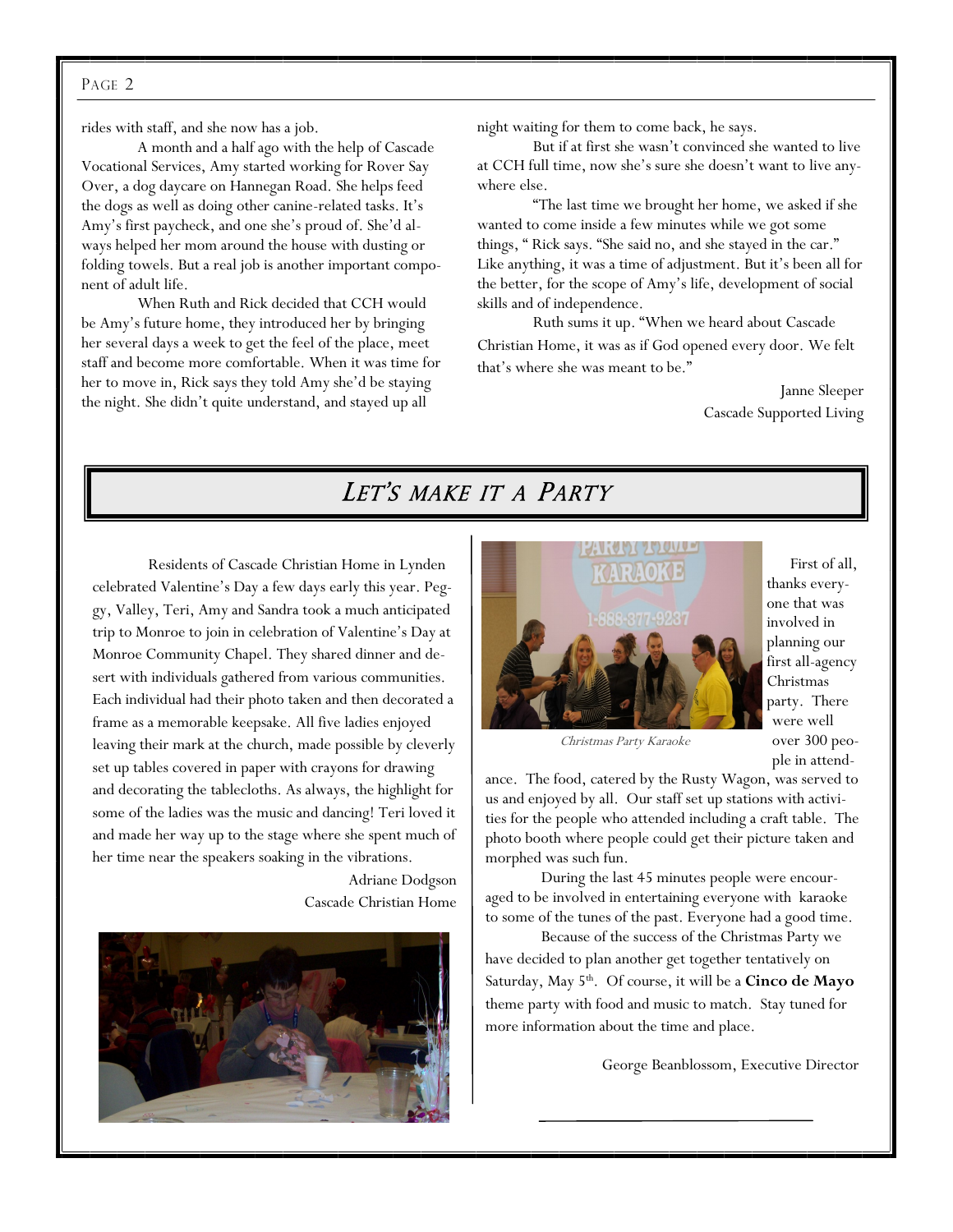## LEGISLATIVE UPDATE

As many of you know there has not been much done in terms of passing a budget yet for the State of Washington. Thank you if you've called a legislator to let them know how important it is support the community we serve.

Senator Linda Evans Parlette recently proposed a bill (SB 6384) to the Senate to help adults with developmental disabilities. The bill helps developmentally disabled adults find and retain jobs in the community. The bill requires individuals to be enrolled in employment for nine months, at which point they would be offered a choice of transitioning to community access programs. The measure directs the state to work with counties and stakeholders to strengthen and expand existing community access programs that integrate disabled people into their communities and support independent living and skills. Currently employment programs in Washington help people with developmental disabilities earn \$40 million in wages each year. For every dollar invested there is a return to the tax payer \$1.46. To maintain the federal match that the state gets the state must continue in the direction of the federal government which is employment focuses.

The bill that passed in the senate now goes to the House of Representative for consideration. For more information visit Senator Parlettte's website at [www.senateRepublicans.wa.gov/Parlette.](http://www.senateRepublicans.wa.gov/Parlette)

### EMPLOYER OF THE QUARTER

After providing an excellent work skills training opportunity for a Cascade Vocational Services (CVS) participant, Lakeway Fred Meyer found her a job at their store that benefits everyone.

Hilary initially met with Fred Meyer staff in June 2011, when HR Manager Maren Moody worked with CVS to structure an assessment and training opportunity for Hilary.

During her training period Hilary worked in the

garden department and service deli where she learned new skills. Hilary dedicated herself to keeping the area clean and inviting. Karla Booker, the Service Deli Manger, provided guidance for Hilary and gave her additional tasks as she became more familiar with what she was doing. Hilary was very excited to be offered a position at the end of the training experience and now works during the store's lunch and dinner rushes. Her CVS job coach assisted Hilary with learning her tasks, increasing her pace, ensuring she was meeting her supervisor's expectations, and with practicing the customer service philosophies she learned along the

way. Hilary has frequently reported that she enjoys her

time at Fred Meyer as "flies by when she is there."

 In addition to this success story, the Lakeway Fred Meyer recently completed a second, shorter work experience for a week to help CVS determine another participant's work skills, interests, learning style and support needs.

 Carol Shires, the HR manager of the Bakerview store has also provided informational interviews and recently hired two CVS partici-

pants for front end support positions. The staff at the Bakerview location have invited participants to do job shadowing to see firsthand career options.

CVS thanks both Fred Meyer Bellingham locations for their willingness to expand their employment mindset and their dedication to helping our participants succeed. Our staff has thoroughly enjoyed our partnership with these two stores, and we recognized them as our Fall 2011 Employer of the Quarter.

Hilary at Fred Meyer